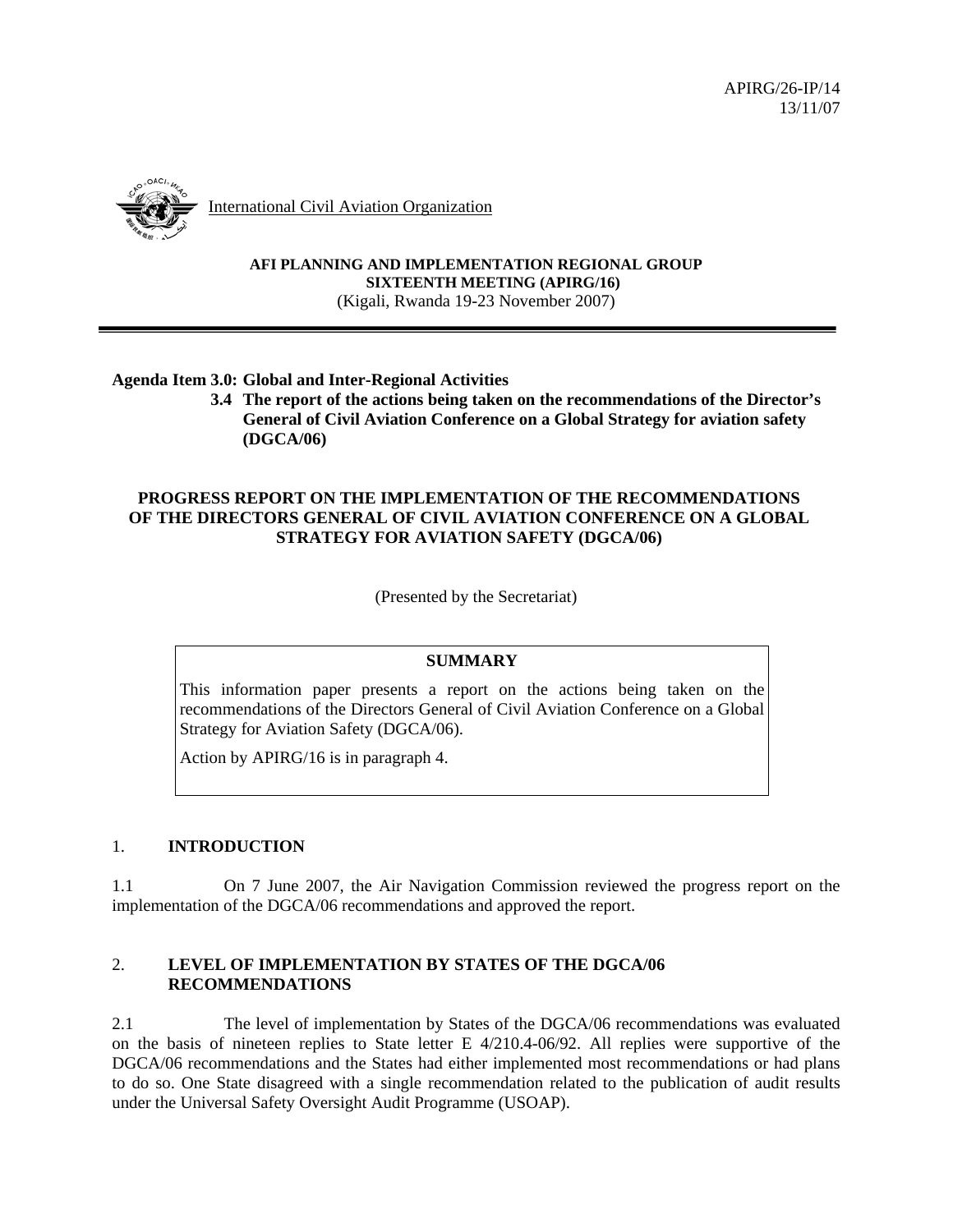2.2 Despite the encouraging information received thus far from Contracting States, a greater number of replies would be necessary in order to more accurately assess States' level of implementation.

### 3. **FOLLOW-UP ACTIONS BY ICAO ON THE DGCA/06 RECOMMENDATIONS**

3.1 **Recommendation 1/1: Aviation safety, safety oversight and initiatives by States and industry**. The recommendation is being implemented as part of the Strategic Objective A, *Safety — Enhance global civil aviation safety*. The Unified Strategy Programme (USP) aims at directing resources towards the establishment of sustainable safety oversight solutions, and reports separately on this subject. The new version of the Global Aviation Safety Plan (GASP) fully aligned with the Industry Global Aviation Safety Roadmap, will be presented to the 36th Session of the Assembly.

3.2 **Recommendation 2/1: State and industry access to information and assistance, public access to appropriate information, implementation of Article 21 to the Convention, and transparency and sharing of airworthiness information** 

#### 3.2.1 **State and industry access to information and assistance**

3.2.1.1 The Universal Safety Oversight Audit Programme (USOAP) audit reports are shared openly between States. The Council approved changes to the generic Memorandum of Understanding (MoU) for safety oversight audits in order to address both increased transparency and the treatment of significant safety concerns.

3.2.1.2 The implementation of "just culture" reporting systems is facilitated by the legal guidance on the protection of safety data that was approved by the Council on 3 March 2006 as part of Amendment 11 to Annex 13 — *Aircraft Accident and Incident Investigation* and is a cornerstone of Safety Management Systems (SMS).

3.2.1.3 An upgrade for Air Navigation Plans, to an electronic presentation with interactive update by States, is under development and has reached the operational testing phase.

3.2.2 **Public access to appropriate information.** The ICAO Flight Safety Information Exchange website (FSIX), at http://www.icao.int/fsix, is operational and contains USOAP audit results for those States which have given their consent (95 States as of 18 May 2007), with up-to-date data and information. It may be expected that a majority of Contracting States will make their audit results available to the public by the deadline of 23 March 2008.

3.2.3 **Aircraft registration data**. On 5 December 2006, the Council approved a system that would provide pertinent aircraft registration data collected from States pursuant to Article 21 of the *Convention on International Civil Aviation* (Doc 7300), and the rules governing the procedures and operation of such a system. Work on the development of the system has progressed and it is anticipated that a test version will be available during the 36th Assembly to be held from 18 to 28 September 2007.

3.2.4 **Transparency and sharing of airworthiness information**. The task to review the feasibility of establishing a database application for Contracting States to share airworthiness information has not yet been initiated, but will be considered as a candidate activity for the work programme. The second edition of the *Airworthiness Manual* (Doc 9760) that contains guidance on airworthiness agreements between the States of Registry and Design is under development.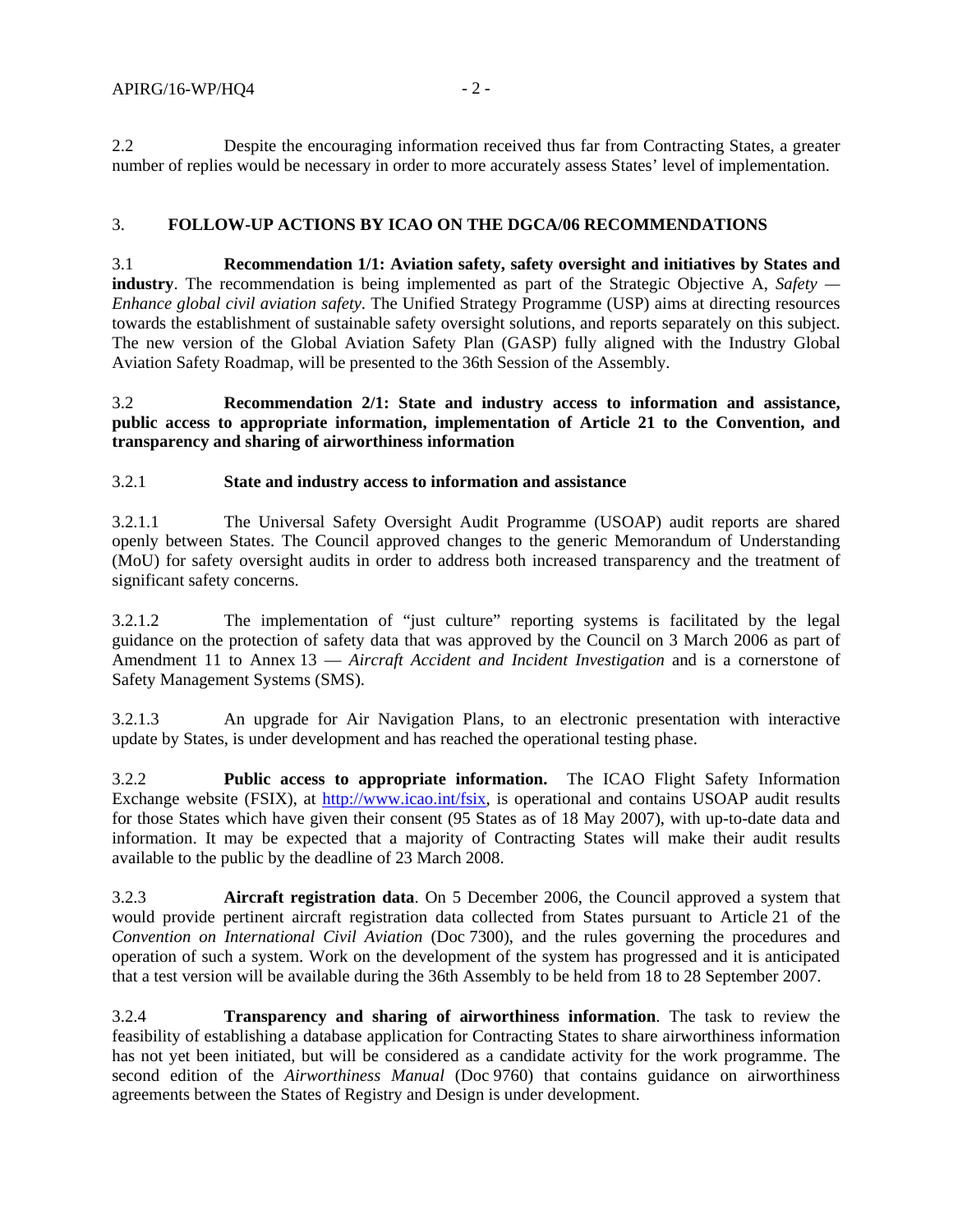## 3.3 **Recommendation 2/2: Safety management systems, study the development of a new Annex to the Convention on safety processes, and ICAO's effort to modernize Annex 6, Part II**

3.3.1 **Safety Management Systems (SMS).** The ICAO Key Activity A8 – *Support the implementation of safety management systems across all safety-related disciplines in all States* ensures the phased implementation of this recommendation. Guidance material, including an ICAO SMS course has been developed. Regional training courses will have been held in the areas of accreditation of all seven regional offices by the 36th Session of the Assembly. Forty-nine "train the trainers" training courses have been delivered in the ICAO regions, as well as three standardization courses. Two workshops for senior managers have been conducted and seven implementation workshops are planned. Introduction of SMS in other Annexes beyond Annex 6 — *Operation of Aircraft*, Annex 11 — *Air Traffic Services* and Annex 14 — *Aerodromes* will be considered and additional guidance material will be developed by the end of 2007.

3.3.2 **Development of a new Annex to the Convention on safety processes.** On 27 February 2007, the Council, acting on a recommendation of the Air Navigation Commission, decided not to pursue the development of a new Annex on safety processes.

3.3.3 **Modernization of Annex 6, Part II**— *International General Aviation — Aeroplanes*, is progressing. The proposed amendment has been reviewed by the Commission and is being circulated to States and selected international organizations for comments.

# 3.4 **Recommendation 2/3: Assistance to States and information exchange (FSIX)**

3.4.1 **Assistance to States and information exchange.** ICAO will ensure that adequate resources are available to implement the recommendation, as part of the USP, allowing the Council to monitor progress through the business plan process. Coordination and cooperation between the USOAP and other audit programmes resulted in various MoU with other organizations. The FSIX is being continuously developed to increase the scope and use of data by States and the aviation industry.

# 3.5 **Recommendation 2/4: Verification, recognition and surveillance of foreign aircraft, and safety clause**

3.5.1 **Recognition of certificates and licenses**. Standards and Recommended Practices (SARPs) to support the recognition as valid of the air operator certificate of foreign operators and the surveillance of their operations have been reviewed by the Air Navigation Commission and are being circulated to States and selected international organizations for comments. Associated guidance material has been drafted. A related policy statement in the form of a draft Assembly Resolution supports the verification and recognition as valid of certificates and licenses issued or rendered valid by other States and the surveillance of foreign operators.

## 3.6 **Recommendation 2/5: USOAP, and unified strategy and direct assistance**

3.6.1 **Direct assistance**. The feasibility study of a scheme for ICAO to manage direct assistance to States having inadequate safety oversight capability and to air operators of such States was initiated by ICAO. It is tentatively agreed that a scheme to manage a direct assistance programme for States was feasible. However, expanding the scheme to provide for the management of direct assistance to air operators is considered more complex and poses a range of legal questions that require further study.